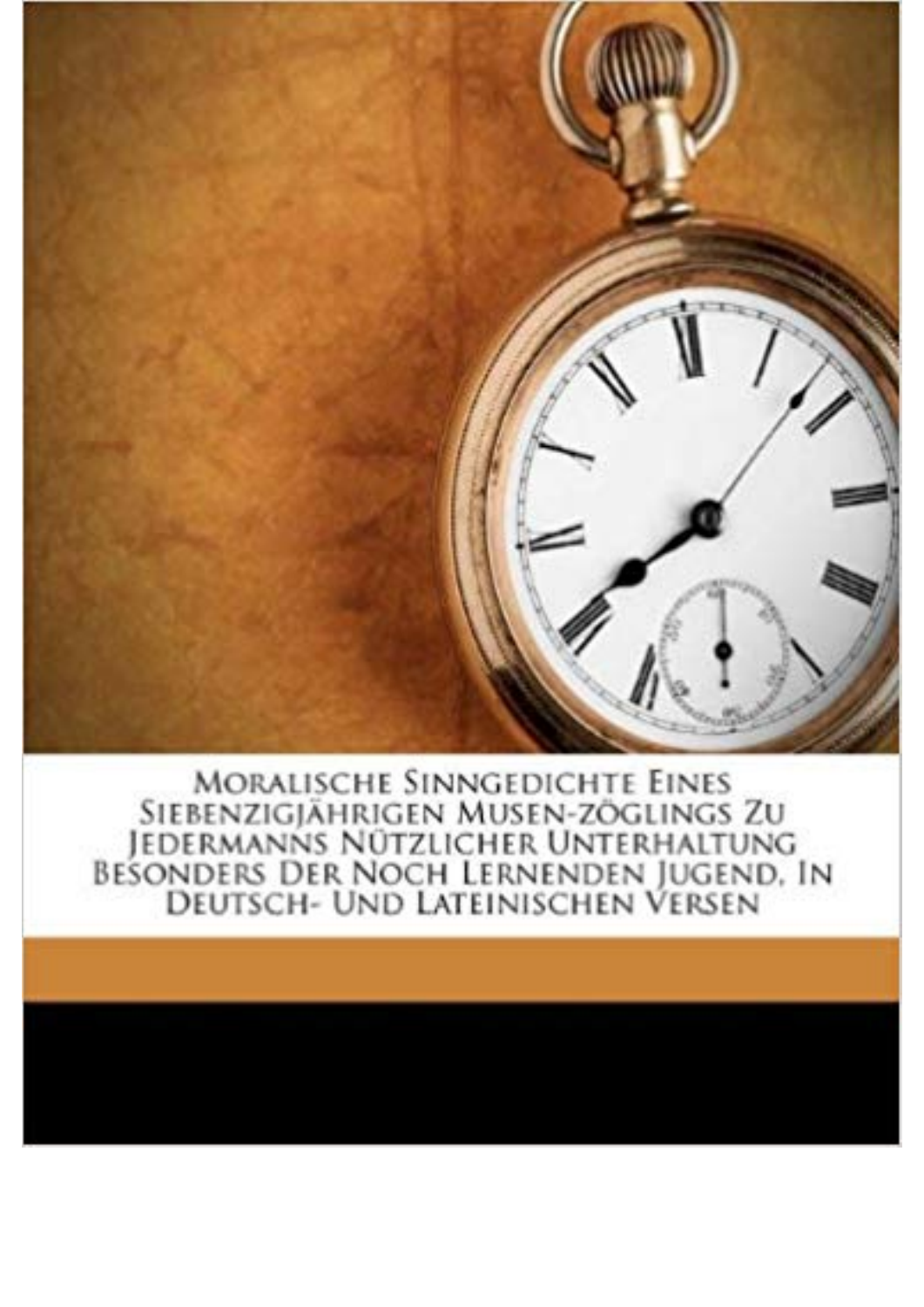*Hodl Joachim*

**Moralische Sinngedichte Eines Siebenzigjahrigen Musen-zoglings Zu Jedermanns Nutzlicher Unterhaltung Besonders Der Noch Lernenden Jugend, In Deutsch- Und Lateinischen Versen (German Edition)**

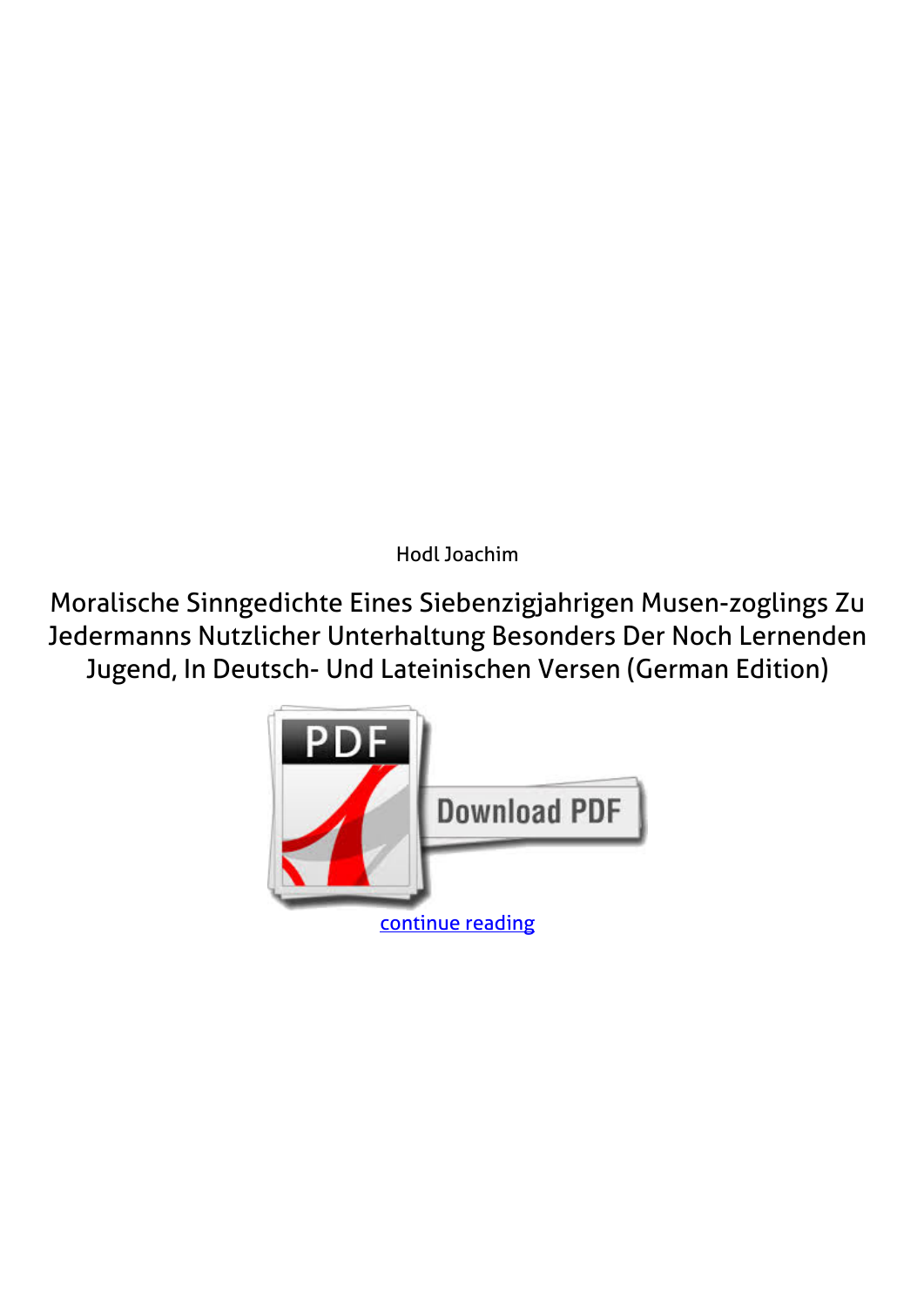This is a reproduction of a book published before 1923. This book may possess occasional imperfections such as for example missing or blurred webpages, poor pictures, errant marks, etc. We appreciate your understanding of the imperfections in the preservation process, and hope you enjoy this valuable book. We believe this function is culturally essential, and despite the imperfections, possess elected to take it back into print within our continuing dedication to the preservation of imprinted works worldwide. that were either portion of the initial artifact, or were introduced by the scanning process.



[continue reading](http://bit.ly/2Tge8Fv)